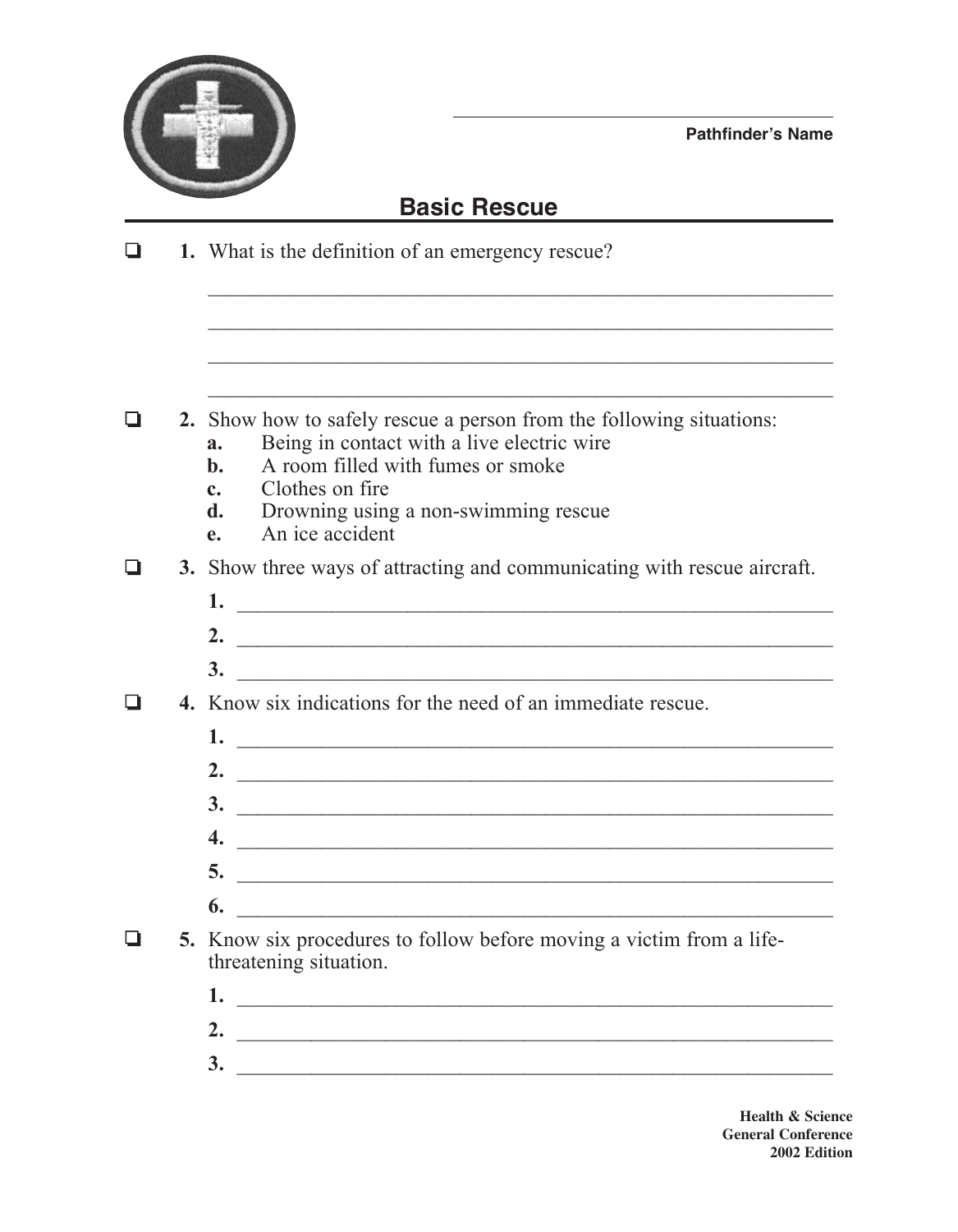|  | 4.                                                                                                                                                                                                                                         |
|--|--------------------------------------------------------------------------------------------------------------------------------------------------------------------------------------------------------------------------------------------|
|  | 5.<br><u> 1989 - Johann John Stein, mars an deus Amerikaansk kommunister (</u>                                                                                                                                                             |
|  | 6.<br><u> 2000 - Johann Johann Storm, mars and de British and de British and de British and de British and de British and de British and de British and de British and de British and de British and de British and de British and de </u> |
|  | 6. Know five principles involved in moving a victim from a life-threaten-<br>ing situation                                                                                                                                                 |
|  |                                                                                                                                                                                                                                            |
|  | 2. $\qquad \qquad$                                                                                                                                                                                                                         |
|  | $\frac{3}{2}$                                                                                                                                                                                                                              |
|  | $\overline{4.}$                                                                                                                                                                                                                            |
|  | 5.                                                                                                                                                                                                                                         |
|  | 7. Know the proper ways to help a victim, without assistance, in the fol<br>lowing:                                                                                                                                                        |
|  |                                                                                                                                                                                                                                            |
|  |                                                                                                                                                                                                                                            |
|  |                                                                                                                                                                                                                                            |
|  | 8. Know the proper way to help a victim, with assistance, in the following:                                                                                                                                                                |
|  |                                                                                                                                                                                                                                            |
|  |                                                                                                                                                                                                                                            |
|  | Two-handed and four-handed seats                                                                                                                                                                                                           |
|  |                                                                                                                                                                                                                                            |
|  | Three-man hammock carry with victim in supine and prone position                                                                                                                                                                           |
|  |                                                                                                                                                                                                                                            |
|  |                                                                                                                                                                                                                                            |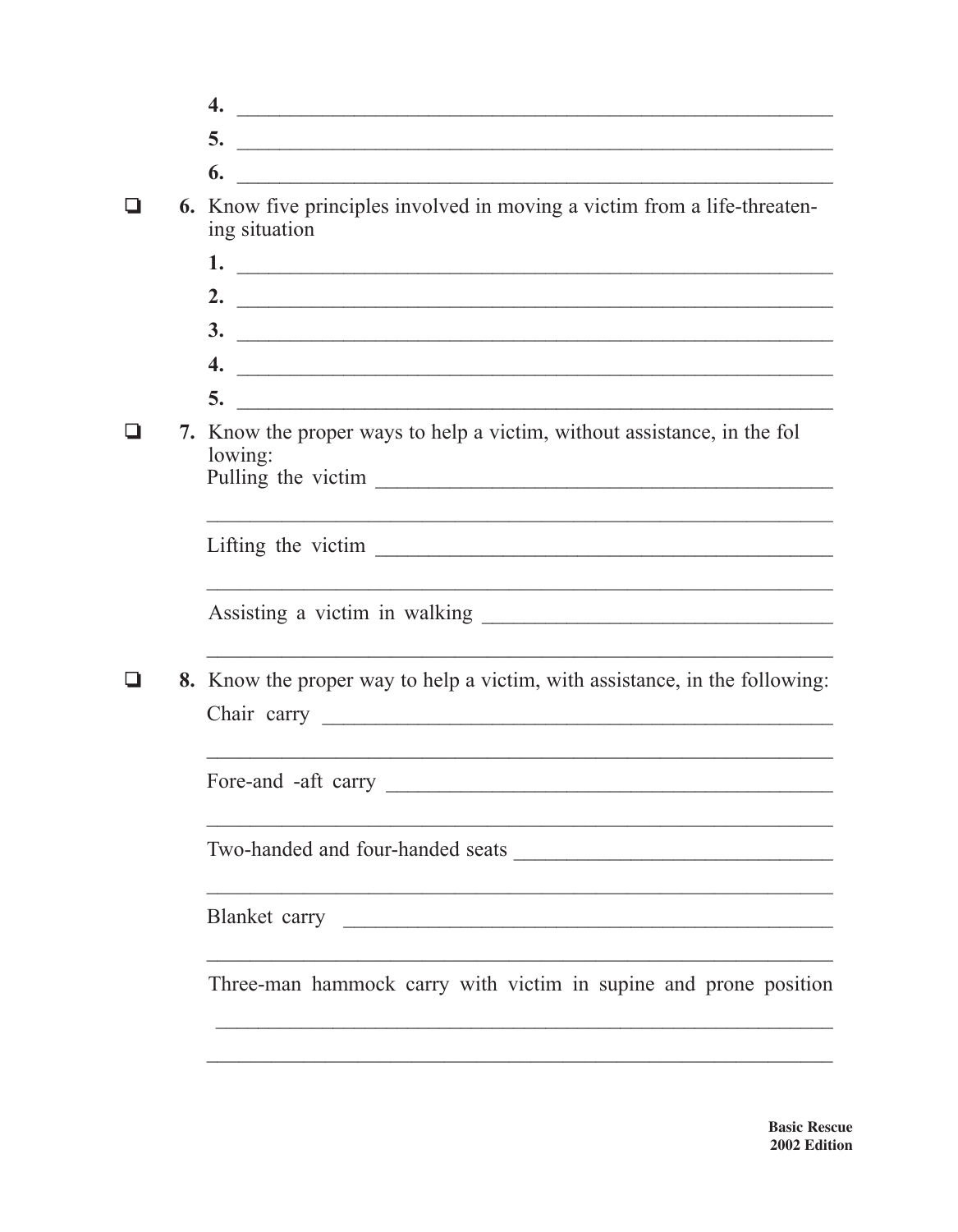|     | 9. Know how to properly use a stretcher and carry a victim on a stretcher.                         |                                                                                                                     |  |  |  |  |  |  |  |
|-----|----------------------------------------------------------------------------------------------------|---------------------------------------------------------------------------------------------------------------------|--|--|--|--|--|--|--|
|     | Know how to make an improvised litter.                                                             |                                                                                                                     |  |  |  |  |  |  |  |
| 10. | Know how to properly use ropes and knots as follows:<br>Tie knots for joining ropes together<br>a. |                                                                                                                     |  |  |  |  |  |  |  |
|     | $\mathbf{b}$ .                                                                                     | Tie knots for shortening a rope                                                                                     |  |  |  |  |  |  |  |
|     | $\mathbf{c}$ .                                                                                     | The knots for use around a person for a rescue<br><u> 1990 - Jan Stein Berlin, amerikan berlin b</u><br>Knots Tied: |  |  |  |  |  |  |  |
|     | d.                                                                                                 | Coil and accurately throw a light and a heavy 50-foot (15.2 m)<br>rope.                                             |  |  |  |  |  |  |  |
| 11. | What steps should be taken before reporting a lost person?                                         |                                                                                                                     |  |  |  |  |  |  |  |
|     |                                                                                                    |                                                                                                                     |  |  |  |  |  |  |  |
|     |                                                                                                    |                                                                                                                     |  |  |  |  |  |  |  |
|     |                                                                                                    | What information will be needed when reporting a lost person?                                                       |  |  |  |  |  |  |  |
|     |                                                                                                    |                                                                                                                     |  |  |  |  |  |  |  |
|     |                                                                                                    |                                                                                                                     |  |  |  |  |  |  |  |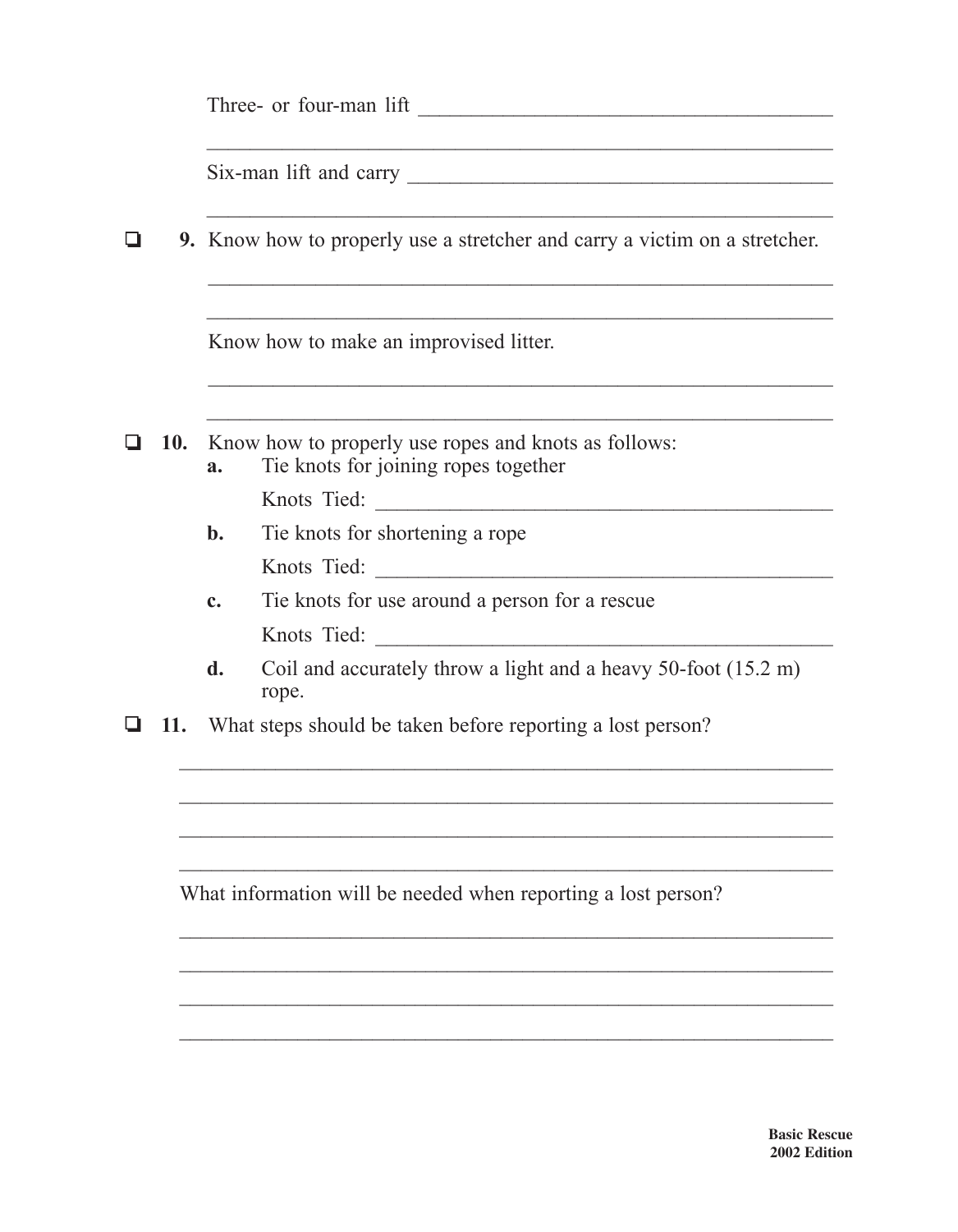How is a search for a lost person conducted in a wilderness area?

 $\sim$